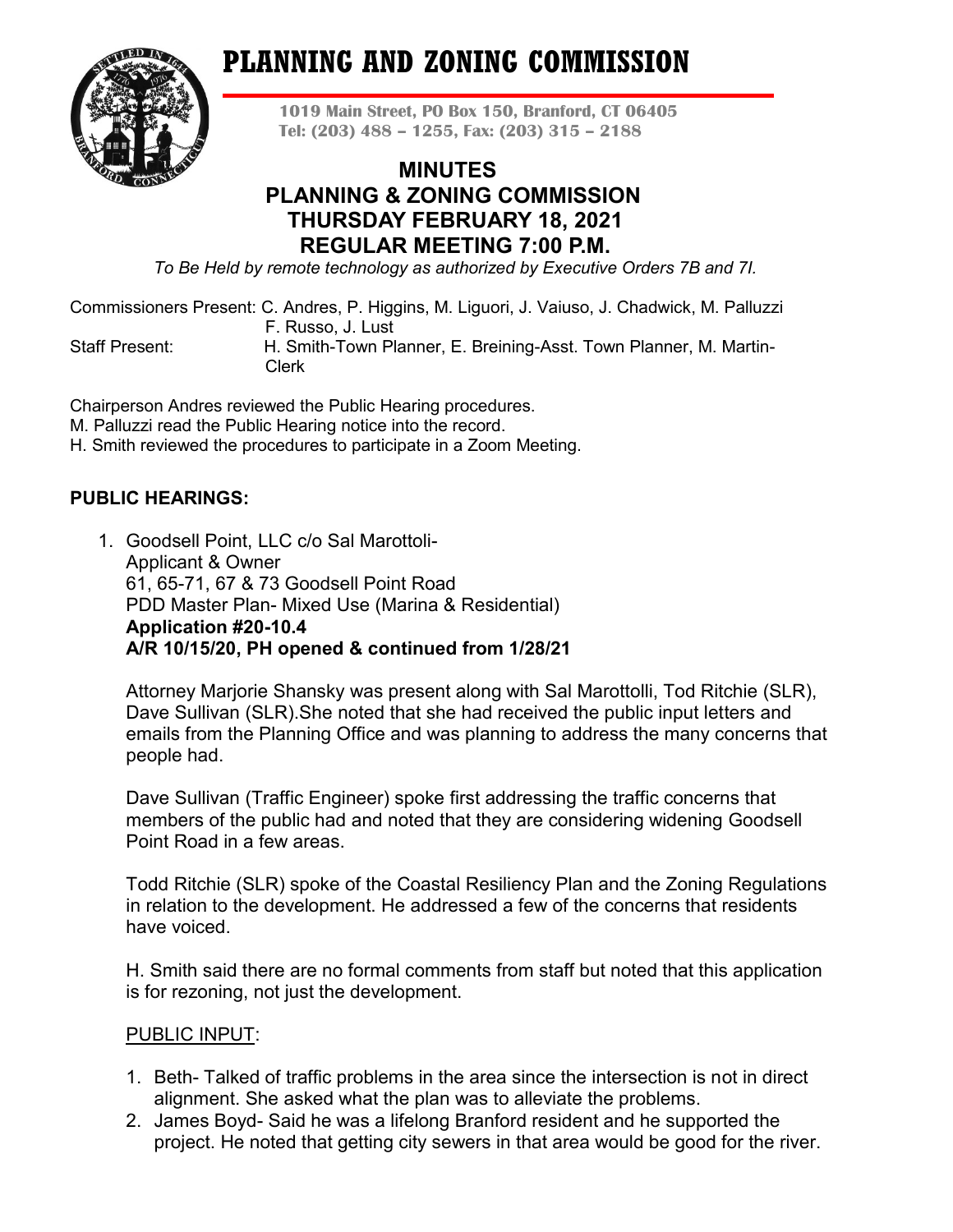*Branford Planning & Zoning Minutes February 18, 2021 Page 2 of 8*

- 3. Lisa Liscio- She is a longtime resident and realtor. She supports the project and noted it's an enhancement for the town.
- 4. Todd Petrowski- He supports the project and noted Goodsell Point Road has had traffic for years. He noted that the Marina was open last year and traffic wasn't an issue. He also didn't think coastal sea rise would be an issue.
- 5. Mame Wells- she asked why the current zoning regulations were being bypassed to allow this project? Also, why are 15 units being allowed instead of 11?

Attorney Shansky replied to her question. H. Smith also commented on her question.

2. John Petrofsky-Applicant Virginia C. Borgia-Owner 8 Sawmill Road Special Exception-for Grading (Section 6.8) **Application #20-12.2 A/R 12/10/20, PH opened & continued from 1/28/21**

Chuck Mandel represented the applicant and highlighted the project and reviewed the site plan.

## PUBLIC INPUT:

1. Bob Sista- He is a neighbor who had previously submitted photos of his property. He is concerned about flooding of his property from this project. He is concerned that the installation of the septic tank with blasting may damage his septic tank.

This was briefly discussed and H. Smith suggested continuing the public hearing to obtain more information and obtain comments from the Town Engineer.

## **Chairperson Andres noted this item is continued to the March 4 Planning & Zoning Meeting.**

3. Edward & Nancy Carroll-Applicant & Owner 18 Sunrise Cove Camp Special Exception & Coastal Site Plan- Demo & Rebuild Single Family House **Application #21-1.2 A/R 1/28/21 & PH set for 2/18/21**

H. Smith said additional information is still needed. He suggested opening the Public Hearing and continuing the item to the 3/4/21 meeting.

# **Chairperson Andres repeated that this item is continued to the 3/4/21 meeting.**

4. John Ceneri-Applicant Patricia Montagnino (Trustee) –Owner 24 Old New England Rd. Special Exception- Grading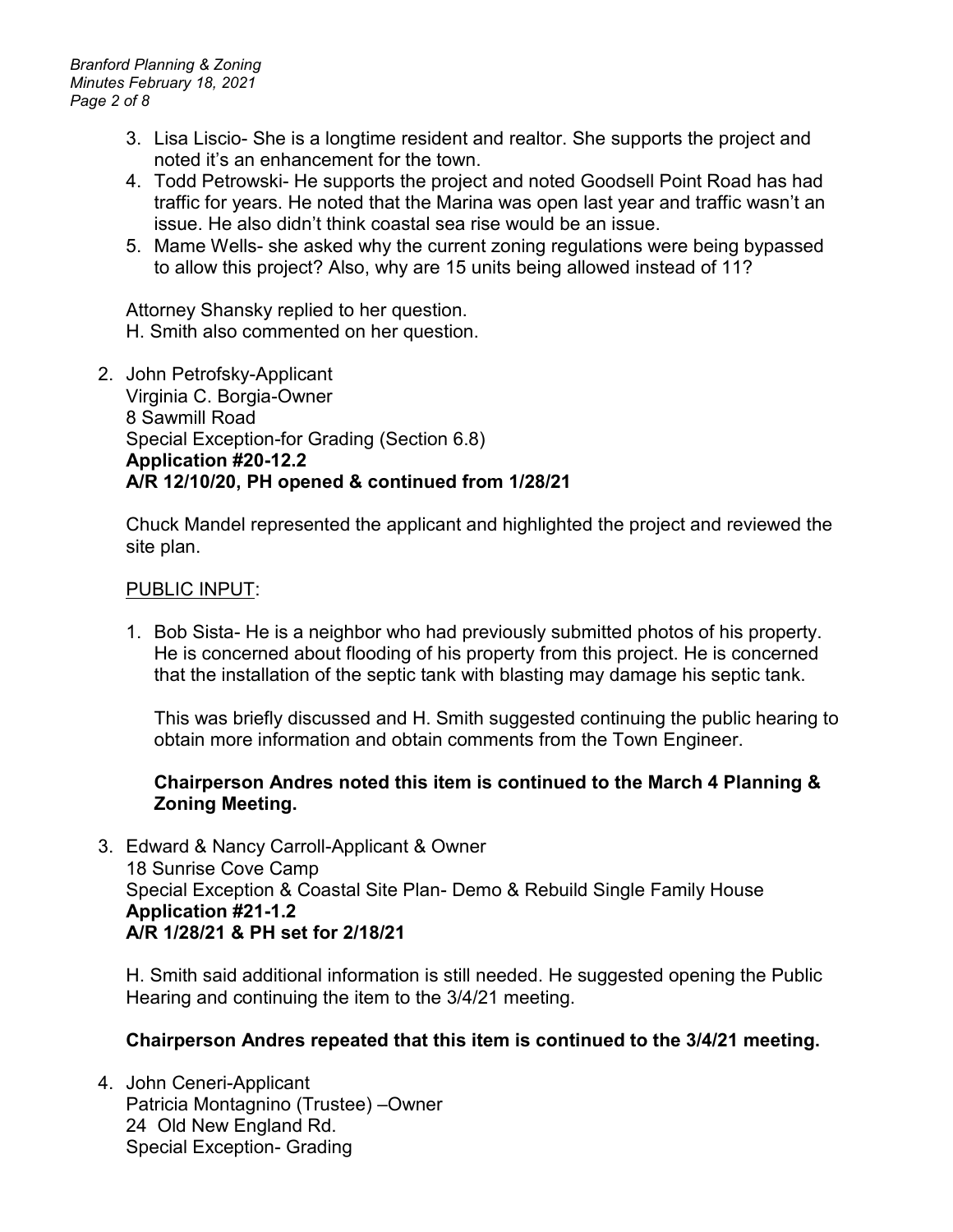*Branford Planning & Zoning Minutes February 18, 2021 Page 3 of 8*

## **Application#21-1.4 A/R 1/28/21 & PH set for 2/18/21**

J. Pretti (Criscuolo Engineering) represented the applicant and highlighted the project explaining this application is for grading for the construction of a new house.

H. Smith reviewed the Staff Report.

PUBLIC INPUT: No one spoke.

5. 56 Stony Creek Rd. Inc./o Leigh Small-Applicant Farids Stony Creek LLC c/o Tariq Farid-0wner 56 Stony Creek Road Special Exception- Grading (Section 6.8) **Application #21-1.5 A/R 1/28/21 & PH set for 2/18/21**

J. Pretti ( Criscuolo Engineering) represented the applicant and noted that there are a few items that are still pending.

H. Smith noted the Applicant wants to make changes to the application and suggested discussing this item at a future meeting.

## **Chairperson Andres said the public Hearing is open and it will be continued to the 3/4/21 meeting.**

6. Thomas Girard- Applicant & Owner 42 Second Avenue Special Exception- Accessory Apartment **Application #21-1.6 A/R 1/28/21 & PH set for 2/18/21**

Thomas Girard (Applicant) spoke explaining this application is for an 800 sq. ft. accessory apartment for his parents. He noted it meets all the zoning requirements.

E. Breining reviewed the staff report.

#### PUBLIC INPUT:

No one spoke.

## **MINUTES: 12/3/20 & 1/28/21**

- **J. Vaiuso made a motion to approve the 12/3/20 minutes as written.**
- **J. Lust seconded the motion which passed unanimously.**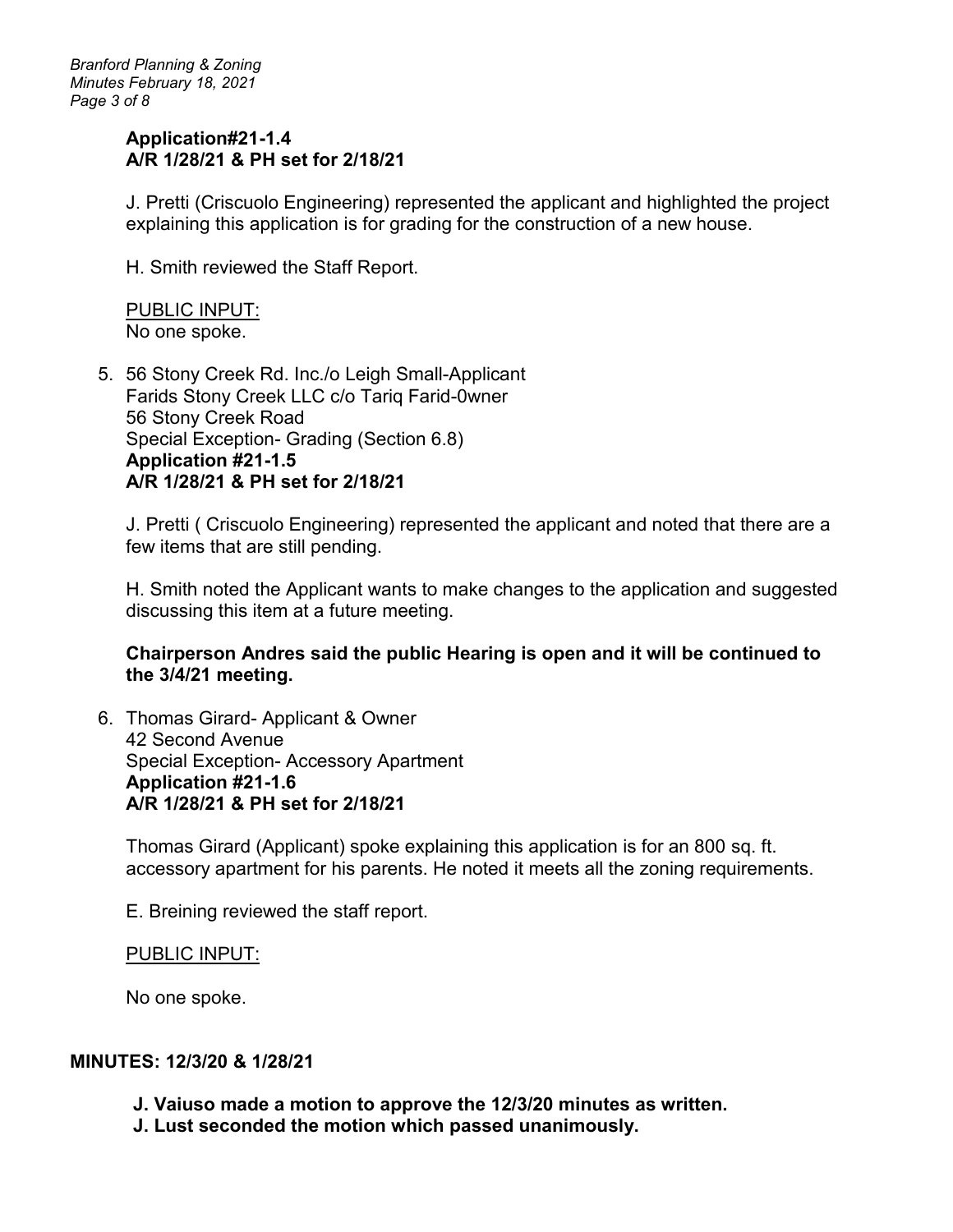- **J. Chadwick made a motion to approve the 1/28/21 minutes as written.**
- **J. Lust seconded the motion which passed unanimously.**

# **RETURN TO TABLE:**

1. John Ceneri-Applicant Patricia Montagnino (Trustee) –Owner 24 Old New England Rd. Special Exception- Grading **Application#21-1.4 A/R 1/28/21 & PH set for 2/18/21**

# **J. Vaiuso made a motion to approve the application with the condition below:**

# CONDITION:

1. Prior to the issuance of a zoning permit or the zoning authorization for the issuance of a building permit, erosion and sedimentation controls shall be installed to the satisfaction of the Zoning Enforcement Officer and maintained thru out the construction period until new vegetation has been satisfactorily established in all disturbed areas.

# **M. Palluzzi seconded the motion which passed unanimously.**

2. Thomas Girard- Applicant & Owner 42 Second Avenue Special Exception- Accessory Apartment **Application #21-1.6 A/R 1/28/21 & PH set for 2/18/21**

# **J. Chadwick made a motion to approve the application with the Findings & Conditions below:**

# **FINDINGS:**

1) Subject to compliance with the conditions listed below, the Commission finds, based on the testimony and application materials presented, that the proposed use of the property is consistent with the Special Exception Criteria per section 9.8 of the zoning regulations.

# **CONDITIONS:**

- 1) Prior to the issuance of a Zoning Permit or the zoning authorization for the issuance of a building permit the following shall be addressed:
	- a. The owner of the accessory apartment property must file a deed restriction on the land records requiring that the unit, **if rented** be rented at or below prices that would qualify the apartment as "affordable housing" as defined in CGS Section 8- 39a. The deed restriction is to be reviewed by the Town Counsel with evidence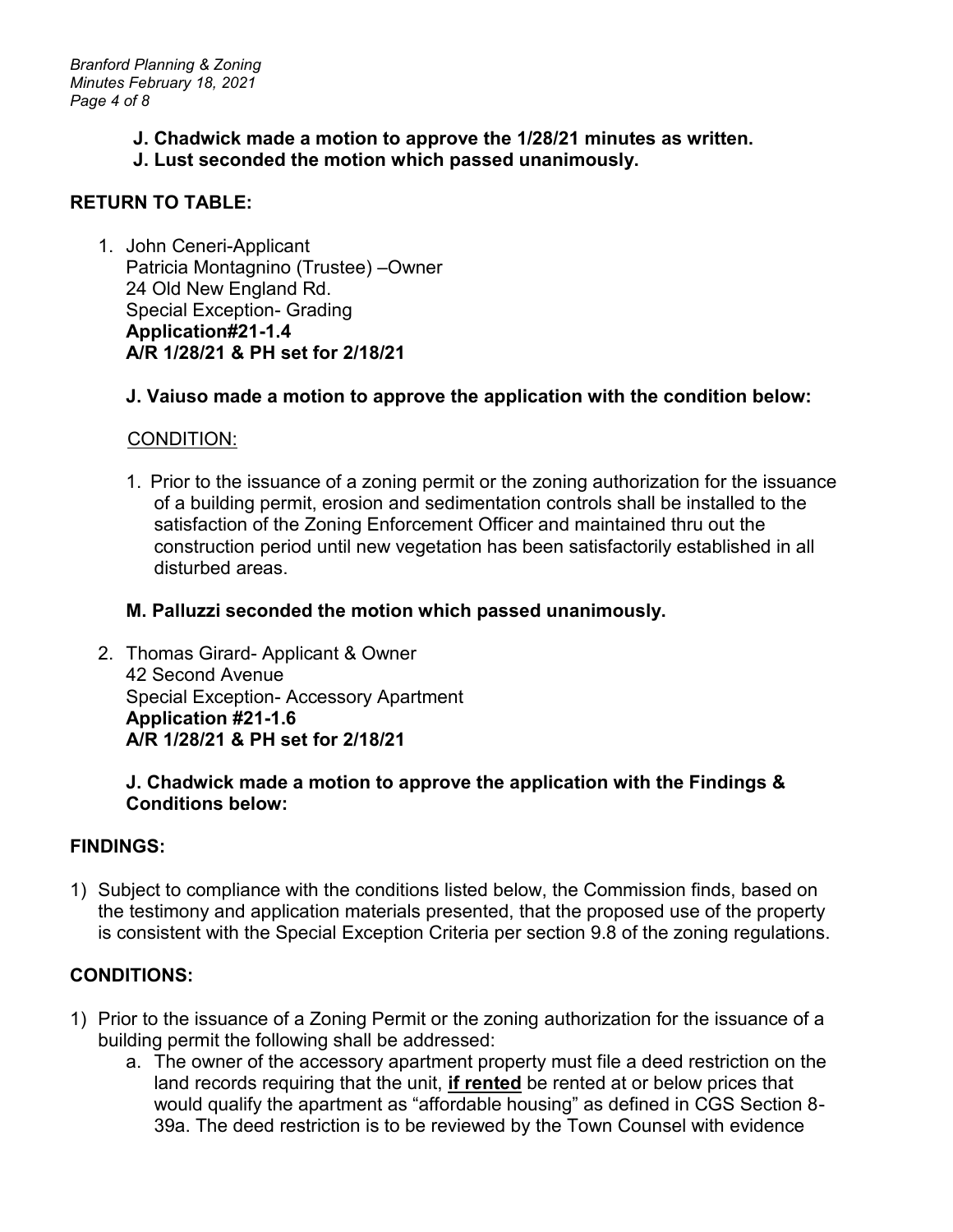*Branford Planning & Zoning Minutes February 18, 2021 Page 5 of 8*

> that the recording of executed deed is the deed restriction version approved by the Town Counsel.

## **J. Lust seconded the motion which passed unanimously.**

3. Goodsell Point,LLC c/o Sal Marottoli-Applicant & Owner 61, 65-71, 67 & 73 Goodsell Point Road PDD Master Plan- Mixed Use (Marina & Residential) **Application #20-10.4 A/R 10/15/20, PH opened & continued from 1/28/21** 

The Commission deliberated on this application next. Chairperson Andres noted that 2 Commissioners were recused from this application (J. Lust & J. Vaiuso). The Commissioners that are seated for them will be F. Russo and M. Liguori. They were both present for all the meetings.

The Commissioners discussed the application and the final consensus was that the number of units propose dis acceptable and there was no negativity pertaining to the site layout.

H. Smith will try to have a draft Resolution for the 3/4/21 meeting for the Commission to approve.

## **CORRESPONDENCE:**

None

# **OLD BUSINESS:**

1. Stony Creek Estates, LLC-Applicant & Owner 47 Gould Lane Special Exception Modification-Residential Open Space Development-Modification to restriction on development of 10, 12, & 14 Luisa Court **Application #20-11.3 A/R 11/5/20 & PH to be set by Staff and Chairperson, tabled from 1/28/21**

H. Smith noted this item is still **Tabled** due to environmental issues.

# **NEW BUSINESS:**

1. Karen Yarasavage & Kevin Genda-Applicants & Owners 24 Wakefield Road Special Exception & Coastal Site Plan – In Ground Pool **Application #21-2.1 To be A/R & PH to be set** 

# **The Commission A/R and the PH will be set by Staff and Chairperson**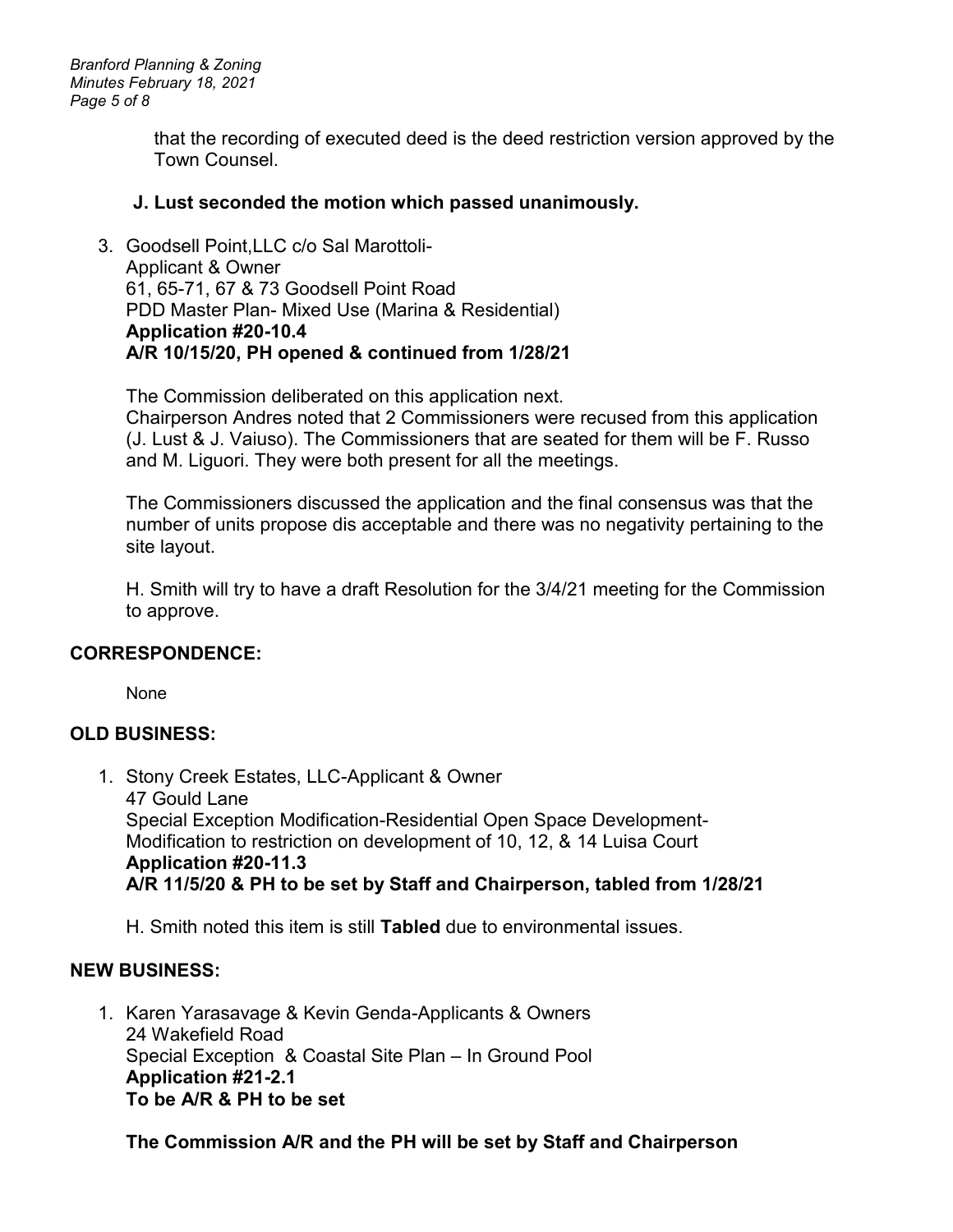*Branford Planning & Zoning Minutes February 18, 2021 Page 6 of 8*

> 2. Beacon Communities-Applicant Branford Housing Authority-Owner 115 South Montowese Street (Parkside Village I) Site Plan & Coastal Site Plan under CGS Section 8-30g (Affordable Housing Land Use Appeals) **- Application #17-9.6** Action to Modify decision as directed by the State of Connecticut Superior Court decision regarding *Housing Authority of the Town of Branford, et al. v. Town of Branford Planning and Zoning Commission (Docket nos. HHD-CV19-6115394-S and HHD-CV20-6122425-S)*

Chairperson Andres briefly reviewed the history of this application. He said this item is TABLED so the attorneys can review it and more information will follow.

3. Premier Realty Holdings II,LLC c/o Robert Alvine-Applicant & Owner 132 Ivy Street Special Exception- Vehicle Delivery Facility **Application #21-2.4 To be A/R & PH to be set**

## **The Commission A/R and the PH will be set by Staff and Chairperson.**

4. Jay Gauvin-Applicant & Owner 65 Dorchester Lane Special Exception- Grading (Section 6.8) for New Home **Application #21-2.5 To be A/R & PH to be set**

## **The Commission A/R and the PH will be set by Staff and Chairperson.**

5. Emilie Penner Greene-Applicant Scott Penner –Owner 1036-1040 Main Street Special Exception- Restaurant /Café **Application #21-2.6 To be A/R & PH to be set**

## **The Commission A/R and the PH will be set by Staff and Chairperson.**

H. Smith said a new application was recently received in the Planning Office and needed to be added to the agenda. It is for a proposed brewery and tasting room located at 101 & 115 North Branford Road.

M. Palluzzi made a motion to add it to the agenda.

J. Lust seconded the motion which passed unanimously.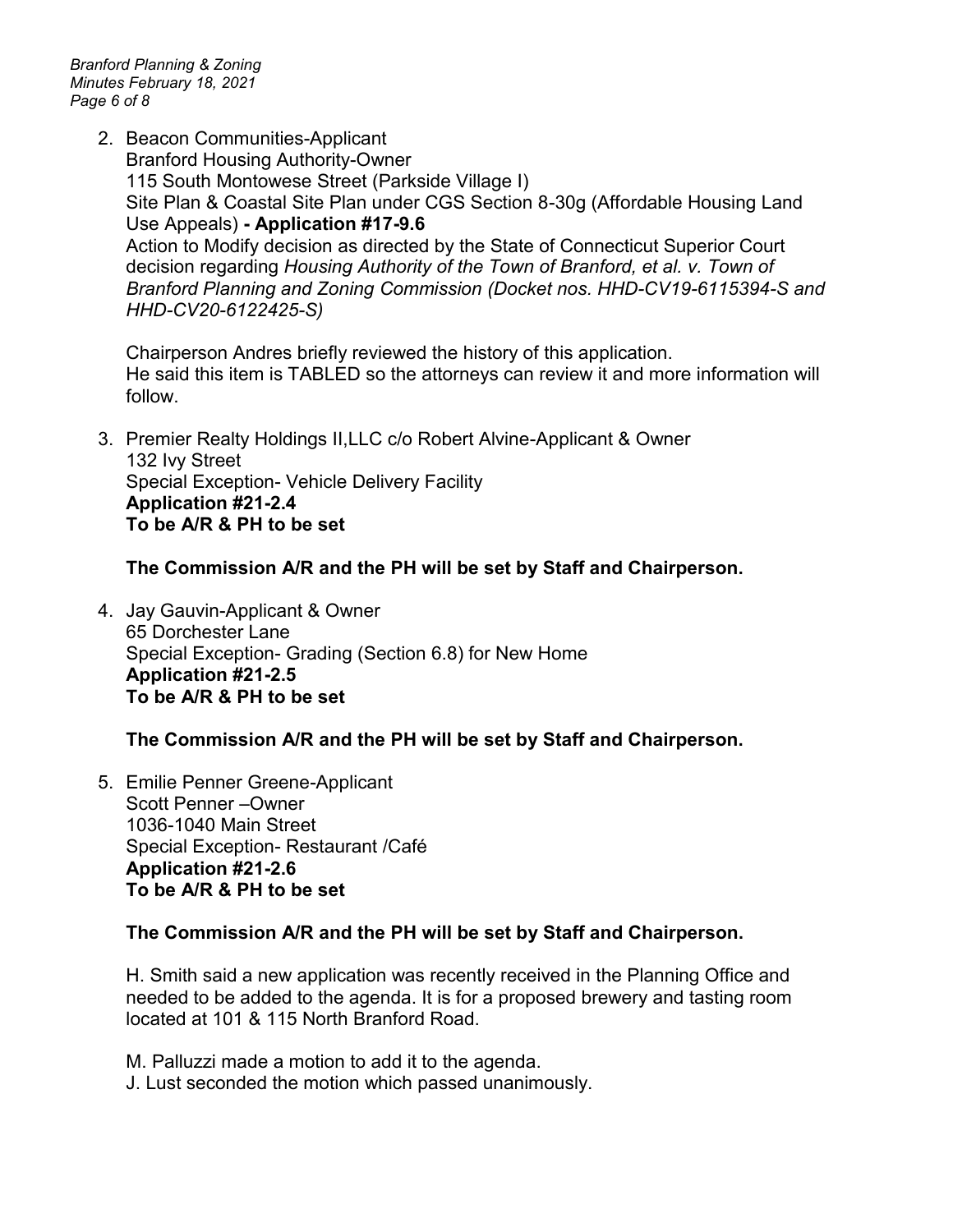*Branford Planning & Zoning Minutes February 18, 2021 Page 7 of 8*

## **OTHER BUSINESS:**

1. Inquiry regarding status of PDD approved in 2015 for several properties at Exit 56 on I-95 – a.k.a. the "COSTCO" PDD

H. Smith explained that a letter of inquiry was received for this and the Commission asked for Town Council's opinion on what the status of the PDD at Exit 56 is. H. Smith displayed the email from Attorney Bill Aniskovich. Attorney Aniskovich said the Master Plan is null and void as of 7/31/19. Then the question is, how does this effect the legal status of the Exit 56 PDD? Under the regulations, the approval of the Master Plan established the PDD. Such approval is a Zoning Map Amendment (per Section 9.10). However, the regulations no longer permit the submission of a Site Plan in the absence of a Master Plan (which no longer exists). Then, what is the legal status of the PDD pursuant to which the defunct Master Plan was approved. The Regulations state the Commission is authorized by the land owners to amend the Regulations and the Zoning Map, (deleting the PDD and establishing another zoning district for such land), and the land owner is not required to take any action.

Attorney Aniskovich explained the process for deleting the PDD would involve the Commission noticing a Public Hearing on its own application to establish a new zone for the properties subject to the Exit 56 PDD. He then stated the Exit 56 PDD exists in name only and nothing can be done on the land without action by the Planning & Zoning Commission to either reactivate the PDD with a new Master Plan proposal or look for other zoning for the property.

Chairperson Andres repeated that the PDD remains in name only and you can't build anything on the land because the Master Plan has expired.

#### **J. Vaiuso made a motion that the Commission agrees with the explanation of the status as set forth in Town Council's email. J. Chadwick seconded the motion which passed unanimously.**

2. Approval of the proposed appraiser for 8 Howd Avenue Subdivision Open Space feein-lieu

H. Smith explained the Commission is required to approve the appraiser for the proposed Subdivision provided he meets the requirements which Marc Nadeau does.

#### **J. Lust made a motion to approve Marc Nadeau as the appraiser (to calculate the fee in lieu) for the 8 Howd Avenue Subdivision. M. Palluzzi seconded the motion which passed unanimously.**

- 3. Planner's Report
	- a) Discussion of Regulation changes to address new State of Connecticut Stormwater Permit Requirements

H. Smith said there is a requirement by the state of CT (MS-4) which is the Municipal Storm Sewer System which is a permit to the town to discharge stormwater.